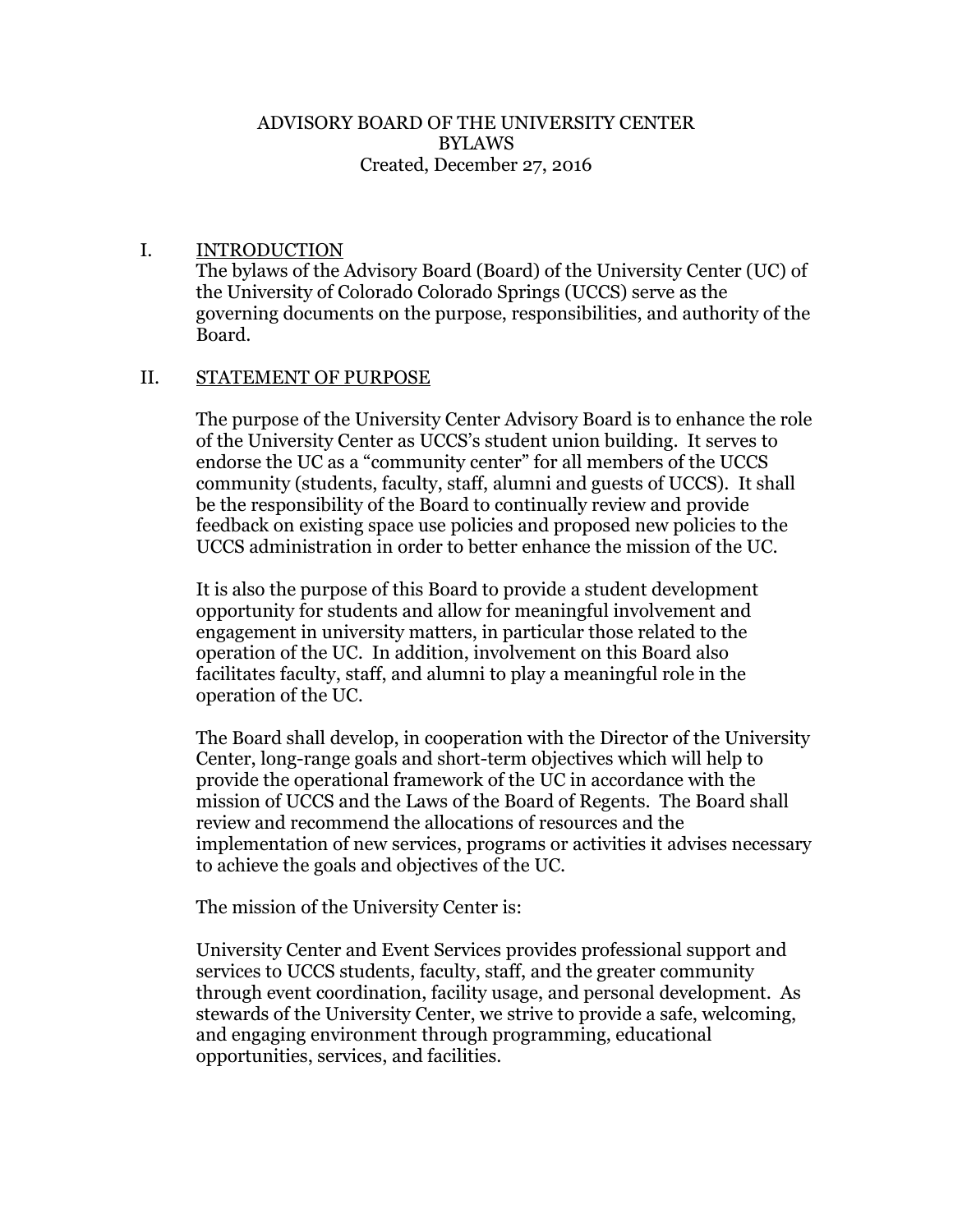### III. GOVERNANCE

### A. Membership

The Board shall be composed of twelve (12) voting members and a variable number of ex-officio members. All terms shall be renewable, given that they are re-ratified by memberships established bodies.

- 1. Voting Members
	- a. Students. There shall be seven (7) student members. Two (2) shall be appointed by UCCS Student Government Association (SGA). One (1) shall be appointed by the Residence Hall Association (RHA). Two (2) shall be appointed by the incumbent Board as at large students of which one (1) should be a commuting (non-residential) student. Two (2) shall be appointed by the division's Vice Chancellor or his/her designee. These two (2) appointees shall be appointed from a pool of student employees who work in areas related to the department the Board advises, but are not department proper employees. Terms for all student appointments shall be for two years.
		- (1) Eligibility of student members. Any registered, fee paying student is eligible for application of membership to the Board.
		- (2) Should the Board at any time feel that a member or members have undertaken actions inappropriate to a member of the Board, he/she may be censured or impeached by a vote of two-thirds of the voting membership of the Board.
		- (3) In the event of an absence, voting members of the board may appoint a non-UC employed Exofficio Member of the Board to cast their vote by proxy. The Chair must be notified of the appointment prior to the Call to Order of the meeting.
	- b. At-Large Non-Student Representatives. There shall be five, two  $(2)$  staff,  $(2)$  faculty, and one  $(1)$ community or alumnus voting members appointed by the Board for two-year terms. Staff members must be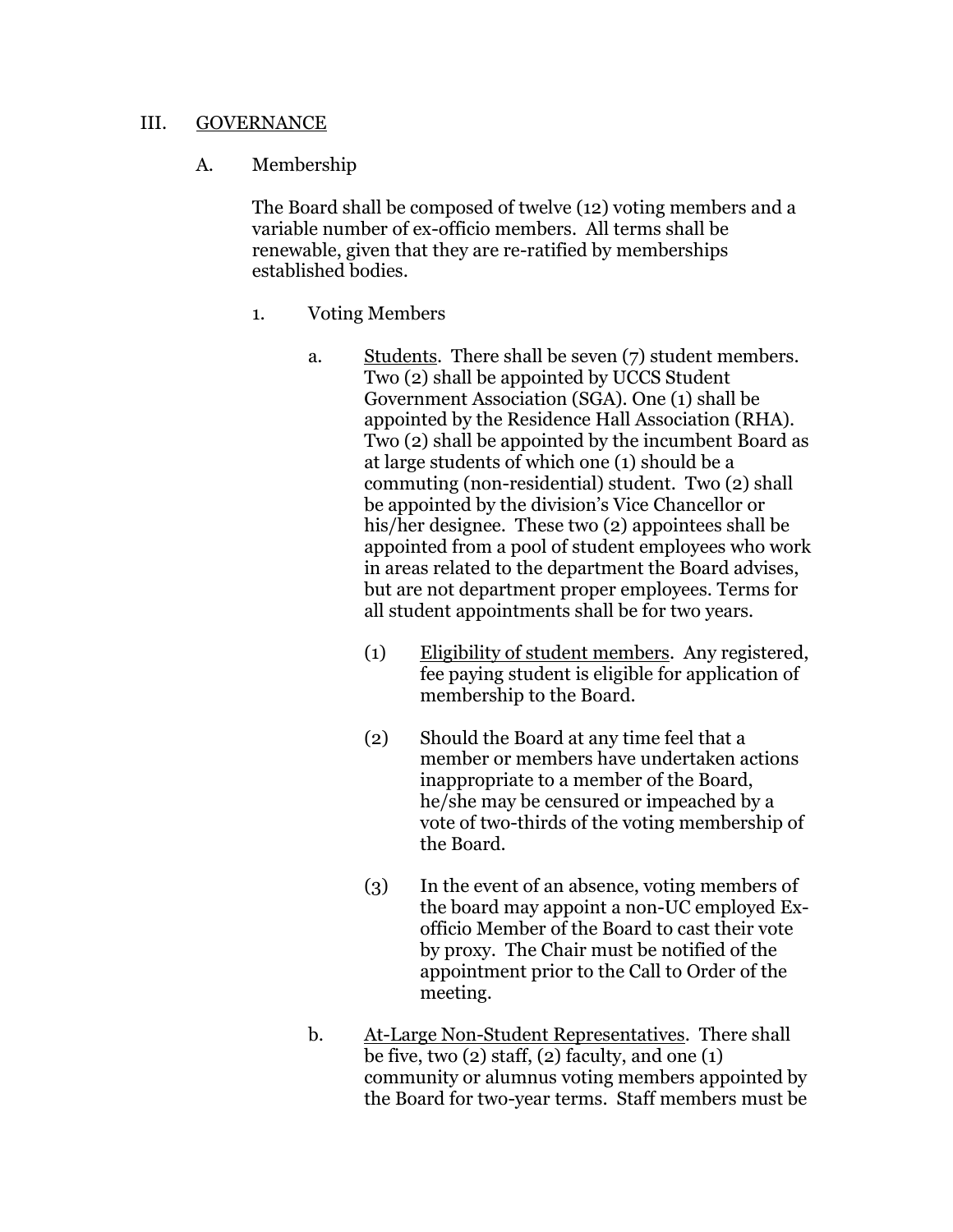confirmed by the UCCS Staff Council; faculty members must be confirmed by the UCCS Faculty Assembly and community or alumni members must be confirmed by the Chancellor or his/her designee. There are no term limitations on At-Large Non-Student Representatives and they may be re-elected to multiple two-year terms.

- c. If any position cannot be filled by the appropriate designated representative, the UC Board can substitute another classification of voting member in an effort to ensure a complete Board.
- d. The membership structure is intended to recognize that the membership of the Board should reflect the diverse nature of the student body and campus community.
- e. In an effort to reach a variety of students, advertising for Board vacancies shall be done through applicable current and social media outlets.
- 2. Non-Voting Members

There may be ex-officio (by virtue of or because of an office) members of the Board including:

- a. The Director of the University Center shall be a permanent ex-officio member and shall serve as advisor to the Board.
	- b. The Director of the University Center, or by vote of the members of the board, may appoint additional advisors who would become exofficio members of the Board.
- c. There shall be one staff member appointed to the Board from the Student Life and Leadership department.
- d. Other ex-officio members may be chosen by a majority vote of the voting members of the Board. Process for becoming an ex-officio member shall be by written request by application to the Board.
- e. Ex-officio members can vote in committee meetings.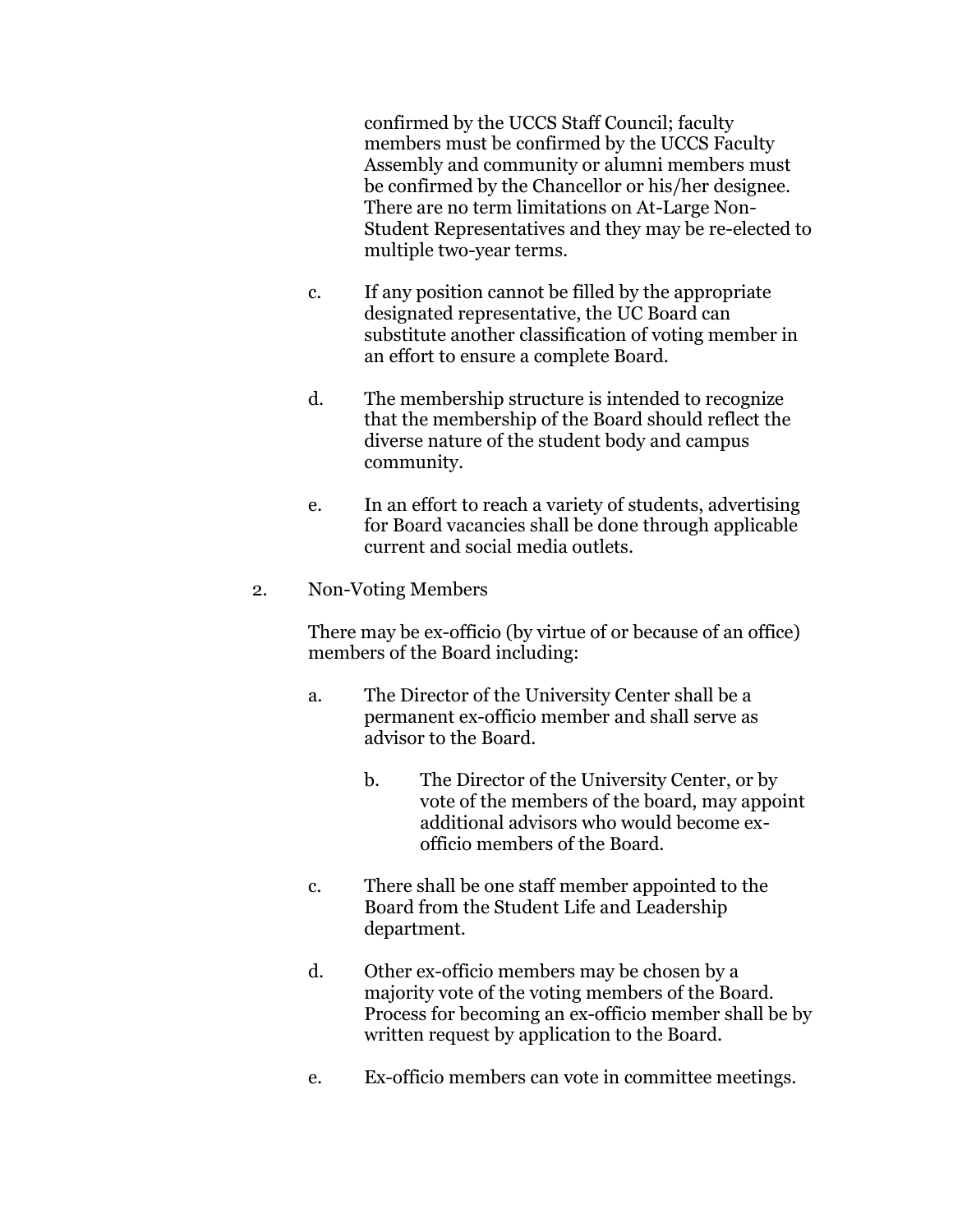- f. Ex-officio members (non-UC proper employees) can vote as proxies.
- B. Officers
	- 1. Chairperson
		- a. Eligibility, Election, Term. The presiding officer of the Board is the Chairperson. He/she shall be a voting student member of the Board and shall serve a one-year term commencing in May. The Chairperson must be ratified by the division's Vice Chancellor or his/her designee. The Chairperson must be a voting member for one semester before becoming Chairperson (with the exception of the inaugural semester the board is formed).
		- b. The Chairperson sits at the pleasure of the Board and can be censured or impeached by a vote of two-thirds of the total voting membership of the Board.
		- c. In the case where a qualified student is not available and there is not quorum, the Bylaws shall be temporarily suspended so that members of the Board may appoint a qualified staff or faculty voting member to serve as Chairperson until such time as a qualified student can be identified. This process and the decision must be approved by the division's Vice Chancellor or his/her designee.
		- d. The Chairperson cannot serve for more than two consecutive one-year terms as Chair, excluding their term as a regular student-voting member, serving a maximum of three years on the Board.
		- e. The Chairperson shall schedule regular meetings of the Board, call special meetings, prepare the agenda, chair meetings, handle all routine correspondence, keep the Board informed of all pertinent information regarding the University Center, appoint members to committees, and represent the UC Board before all formal and informal gatherings regarding UC Board matters.
		- f. The Chairperson shall send to the Board membership both minutes from the previous meeting and the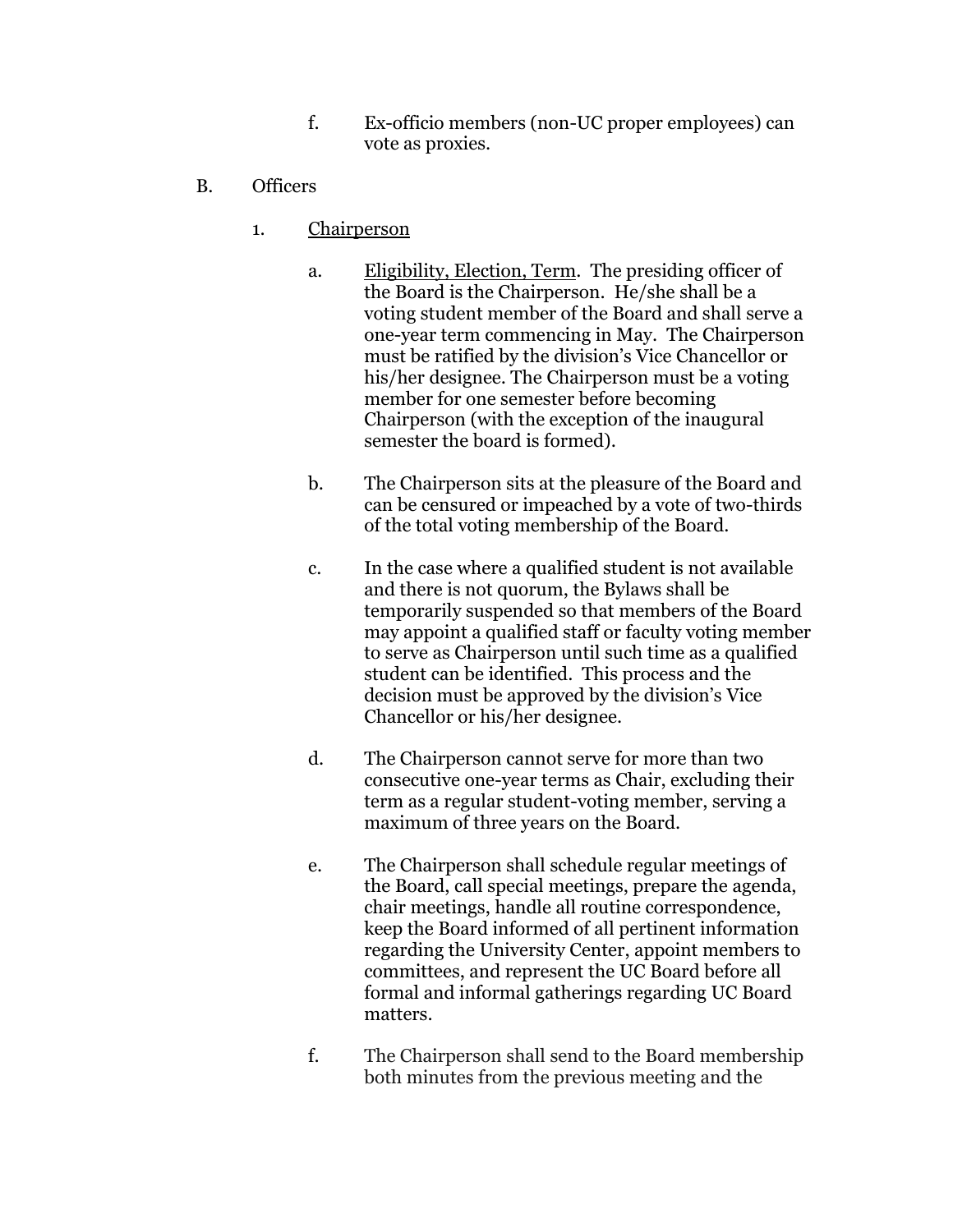agenda for the upcoming Board Meeting at least 24 hours before the next Board Meeting.

### 2. Vice Chairperson

- a. Eligibility, Election, Term. The Vice Chairperson shall be any voting member of the Board. He/she shall serve a one-year term, commencing in May, or at the pleasure of the Board.
- b. Duties. The Vice Chairperson shall preside and otherwise serve as Chairperson in the event of the Chairperson's temporary absence or incapacity or until a new Chairperson can be elected by the Board.
- c. The Vice Chairperson will coordinate the educational and training process for new members.
- d. The Vice Chairperson will coordinate Board retreats.
- e. The Vice Chairperson will chair at least one (1) committee.
- 3. Recording Secretary
	- a. There shall be a person to keep minutes and perform other secretarial duties as assigned by the Board.
	- b. The Board secretary may be a voting member or a nonvoting member. The Secretary shall serve a one (1) year term and may be reelected to subsequent terms.
- C. General Conduct and Policies of the Board
	- 1. Frequency of Meetings. The University Center Board shall meet no less than monthly during the fall and spring semesters, but may meet more often is deemed necessary by the Board. The Board may meet during the summer semester but is not required to.
	- 2. Standing Committee. There shall be standing committees of the Board, members of which shall be appointed by the Chairperson. Members shall include voting members of the Board and may include ex-officio members, members of the University Center staff, and other interested individuals. There shall be a committee Chairperson appointed by the Board Chairperson. The Chair of the committee will report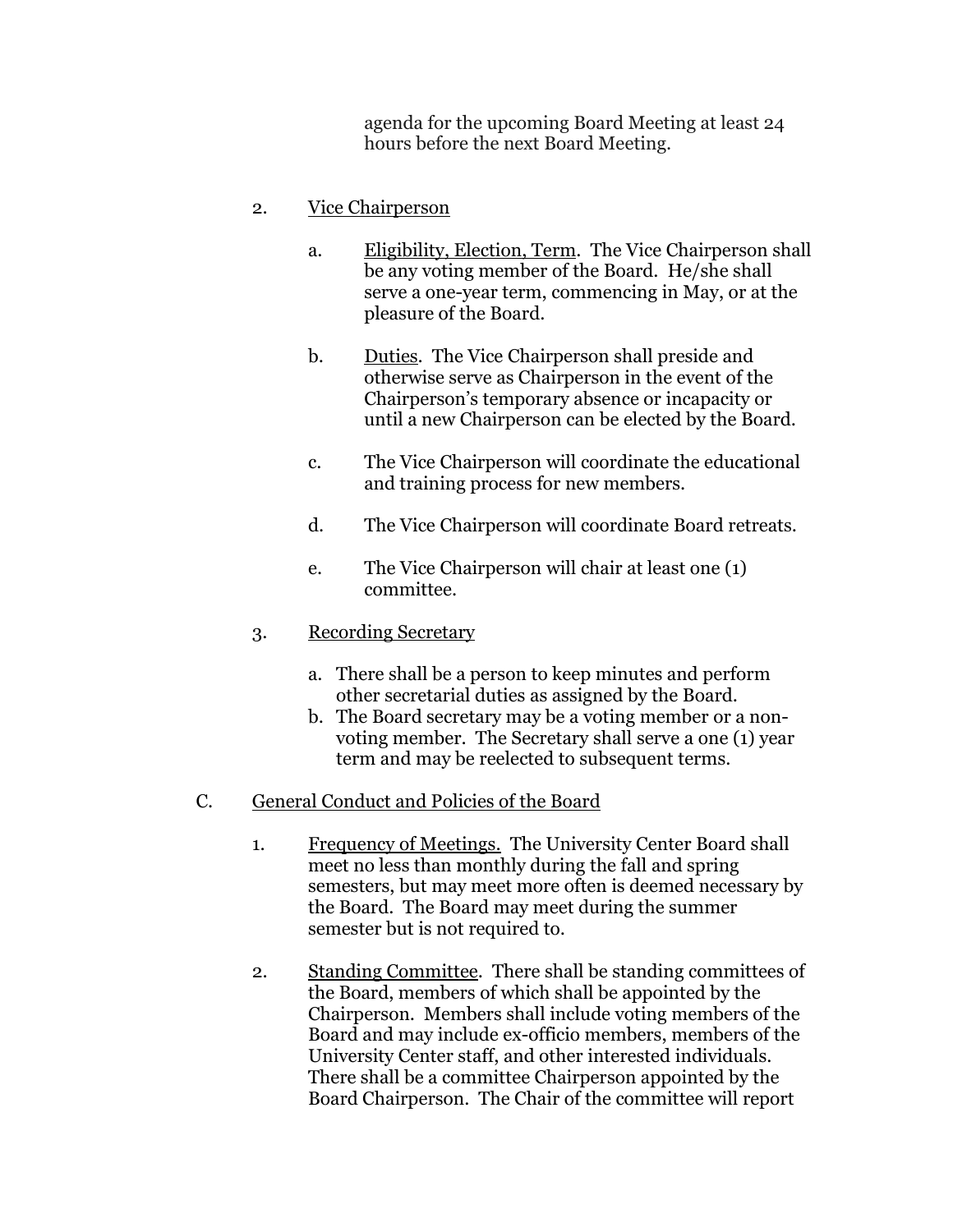to the Board. Every voting member must sign up to be part of a standing committee. Ad hoc committees may be created as deemed necessary, but standing committees include:

- a. Policy and Services Review Committee
- b. Bylaws Review Committee
- c. Budget Review Committee
- d. Programming Review Committee
- e. Space/Facility Review Committee
- f. Assessment Review Committee
- 3. Open to the Public. All meetings of the Board and committees shall be open to the public.
	- a. The Board may move into executive session to discuss matters of a sensitive nature. A vote of 2/3 majority of the voting members present is necessary to move into and out of executive session. Executive sessions shall be used sparingly, are not open to the public and minutes taken during the executive session are not made public.
- 4. Open Records. All official actions of the Board shall be a matter of public record. The Director of the University Center or his/her delegate shall be responsible for assuring that copies of the minutes of meetings as approved by the Board shall be kept on file and distributed to Board members, the division's Vice Chancellor or his/her designee, and other such offices as may be deemed appropriate by the Chairperson. Board minutes as well as the Board agendas shall be posted on the department's website in a timely fashion. In addition, the Chairperson shall assure that copies of pertinent minutes and prior notification of pertinent meetings are sent to the persons and organizations concerned with specific Board actions.
- 5. Special Meetings. In calling special meetings, the Chairperson is responsible for informing members at least 24 hours in advance. A special meeting is any which convenes at an irregular time and/or on short notice.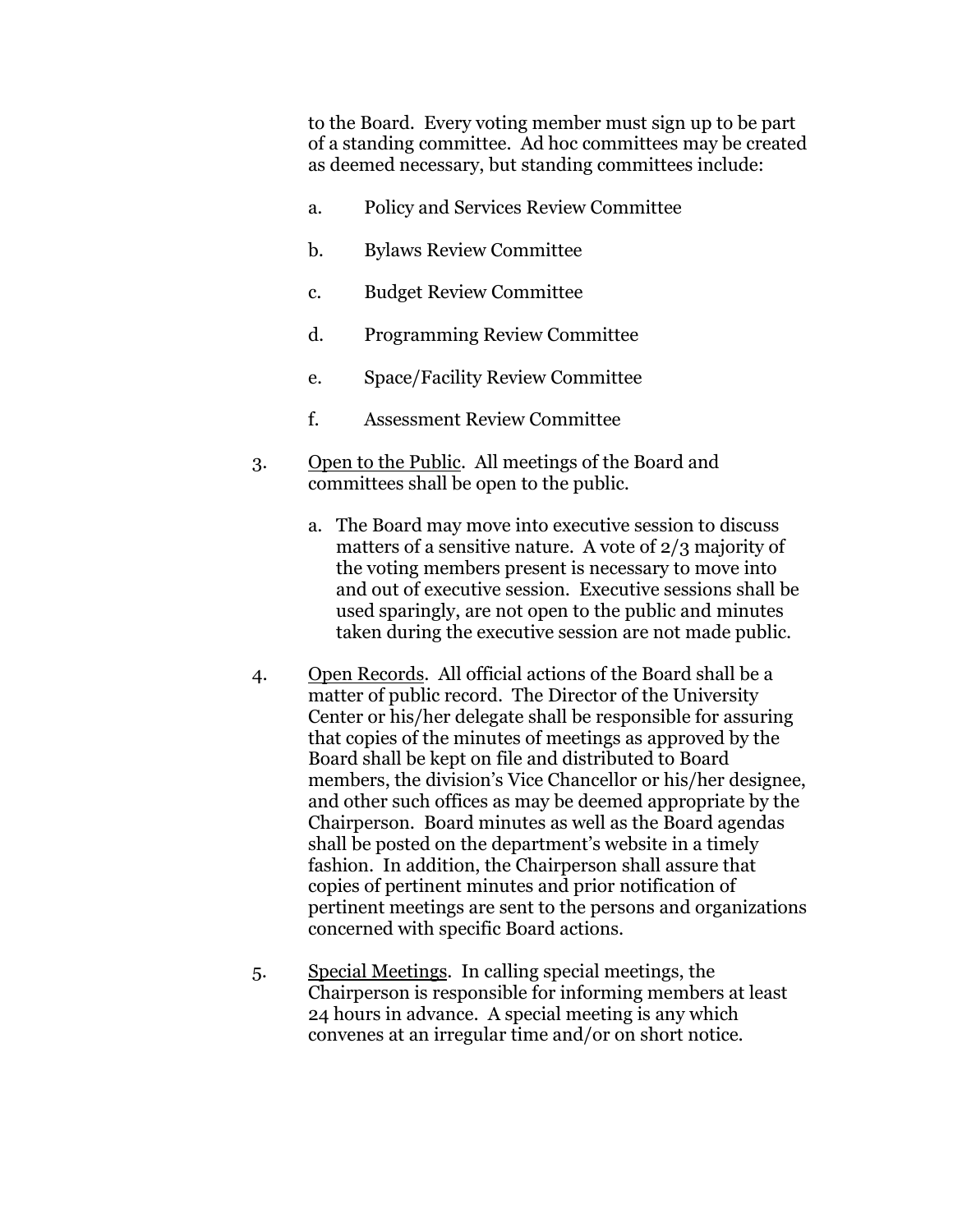- 6. Quorum. A quorum shall consist of a majority of its current voting members and shall be the basis for all votes requiring a majority or supermajority.
- 7. Vacancies. When a current member announces their intention to resign from the Board, the Board will attempt to obtain a new member three weeks prior to the date of resignation. The Board shall not be required to fill such vacancy until the Board sees fit to do so, and during the continuance of any vacancy or vacancies, the remaining Board members shall possess and exercise all the duties vested in these bylaws. The person appointed to fill such vacancy shall serve as a full Board member for the remaining unexpired term of his/her predecessor.

### 8. Attendance of Members

- a. An absence from a meeting shall be an excused absence:
	- (1) If the Chairperson or Director of the University Center are notified of the absence at least one hour in advance of the meeting, or
	- (2) If a letter of intent to continue working on the Board (not to be confused with an excuse) is presented to and accepted by the Board at the following scheduled meeting. Acceptance shall be indicated by a simple majority of the Board present at said meeting.
- b. If any student, voting or non-voting, misses more than four meetings within a semester, a review of their membership shall be brought before the board. This shall consist of but not limited to the member stating reasons for their absences. The University Center Board may also exercise the right to remove said member for attendance infractions or other offenses.
- c. This removal process does not apply to the faculty, staff or community/alumni members as their removal process is handled administratively by the division's Vice Chancellor or his/her designee. A request to remove a faculty, staff or community/alumni member shall be brought to the division's Vice Chancellor or his/her designee by the Chairperson of the Board for their consideration.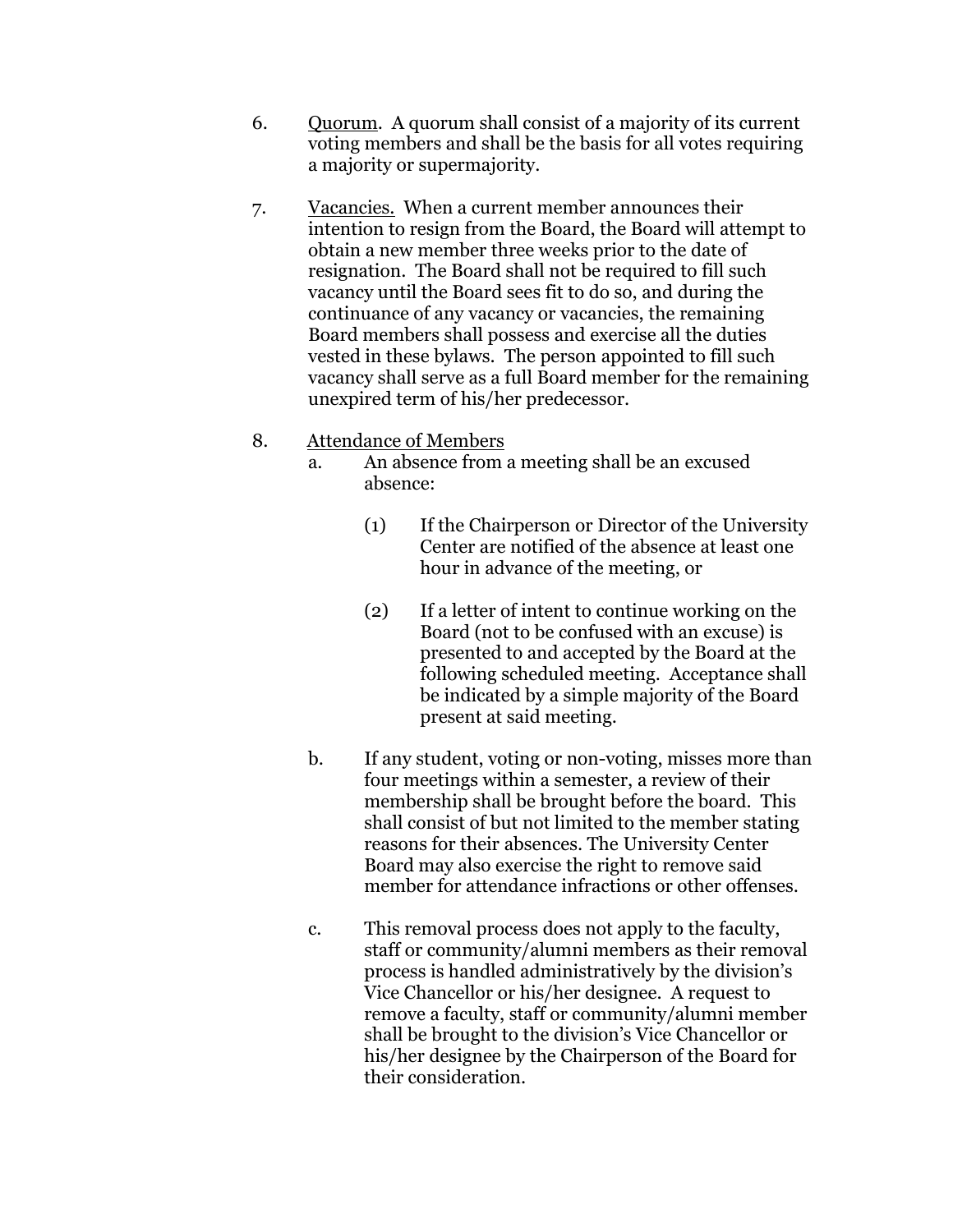- 9. Conflict of Interest. Individuals employed by the University Center and Event Services may serve as ex-officio Board members only. Board members shall refrain from voting on matters which affect an organization of which they are a member. Upon request, Board members shall submit in writing for the public record the organizations in which they are members or in which they participate. Board members shall sign a conflict of interest form stating that they will recuse themselves from voting on matters that are a conflict of interest.
- 10. Equal Opportunity and Affirmative Action. The Board, in accordance with its statement of purpose and with University Policy, shall conduct its business and make its appointments in compliance with the intent of equal opportunity and affirmative action guidelines.
	- a. All Board members must complete diversity training as per UCCS policy.
- 11. Bylaw Changes
	- a. Suspension. A vote of at least two-thirds of the total current voting membership of the Board shall be required to set aside these Bylaws or any section thereof in a particular instance.
	- b. Amendments. The Board shall make a general review of these Bylaws at least every two years. Any amendment must be made at a regularly scheduled meeting. Notification of proposed changes must precede by at least one week the meeting during which action is taken. Any amendment shall require approval of two-thirds of the total voting membership of the Board. Amendments to these Bylaws may be reviewed by the division's Vice Chancellor or his/her designee at their discretion.
- 12. Policy Manual. The Board shall make a general review of the departmental Policy Manual at least every two years, the revision of which shall require a majority vote of the voting membership. Revisions to the Policy Manual may be reviewed by the division's Vice Chancellor or his/her designee at their discretion.